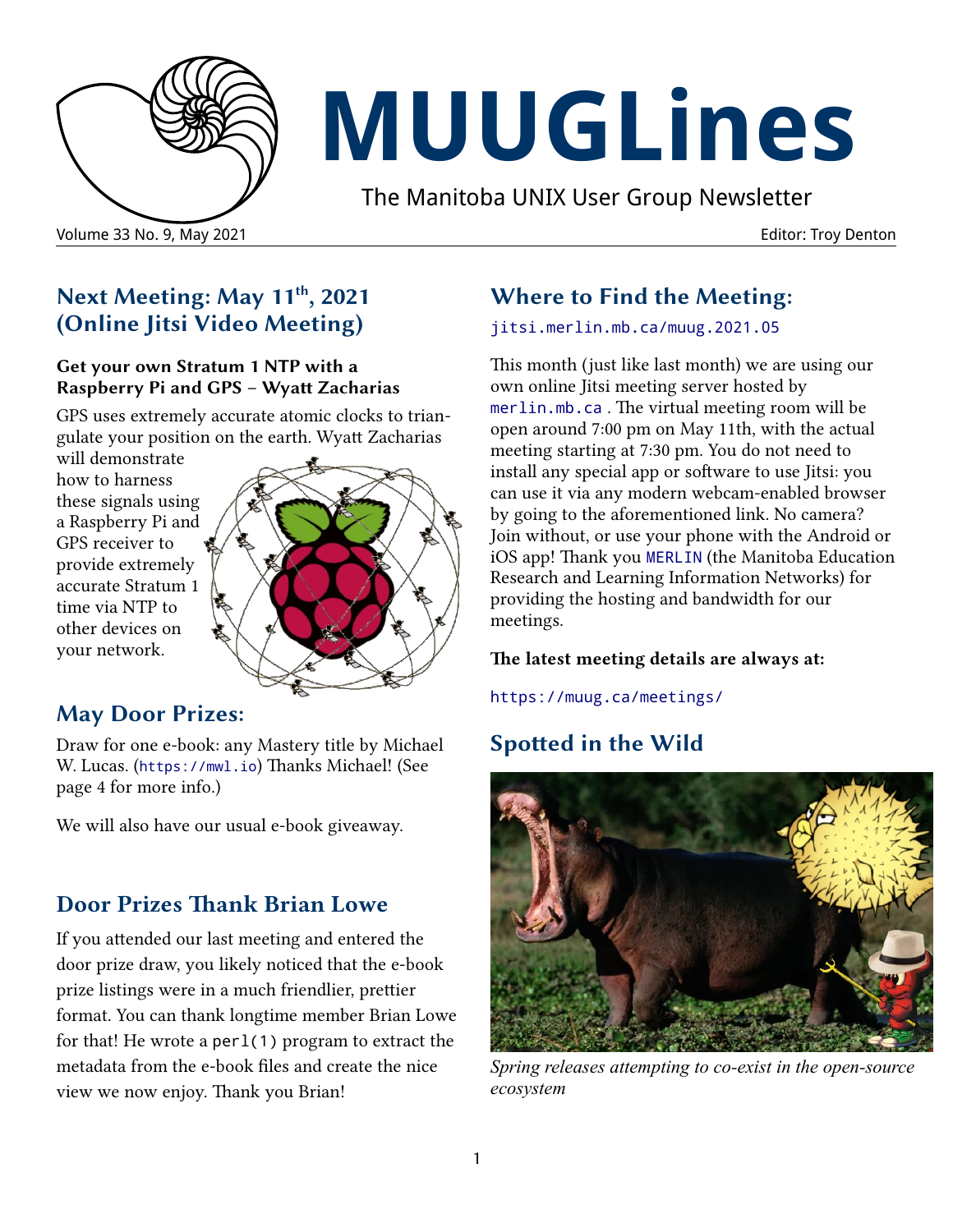Spring 2021 has seen some exciting new releases in popular open source distributions:

#### **Ubuntu 21.04 - "Hirsute Hippo"**

Canonical has released their latest (non-long term support) flavour of Ubuntu, with the following notable features:

- Linux 5.11 kernel
- Improved Active Directory integration
- Desktop once again uses Wayland by default
- Numerous server software version upgrades
- GNOME 40 desktop environment

#### **Fedora 34**

The Fedora project has announced the release of Fedora 34 – some notable new features include:

- BTRFS transparent compression to save disk space and extend your SSD lifespans
- GNOME 40 desktop environment by default
- PipeWire is the new default audio daemon, touted as a better experience than the previous Pulseaudio

#### **FreeBSD 13.0**

The FreeBSD project has gone through 5 release candidates to bring you FreeBSD 13.0-RELEASE, with the following new features:

- Improved ZFS performance
- Faster networking a 5x performance increase for some configurations
- Complete LLVM toolchain
- Many more improvements  $-$  see the release notes for details

#### **OpenBSD 6.9**

Our favourite Calgarian BSD distribution has recently released version 6.9 with the following notable features:

- Preliminary support for the Apple M1 chip
- Assorted arm64 improvements
- Improved hardware support and driver bugfixes
- Added/improved support for wireless network interfaces
- Many bugfixes alongside kernel and userland improvements

## **"This is Why We Can't Have Nice Things" - Academic Jerks Muck With Security for Science**

University of Minnesota researchers have recently been lambasted by kernel maintainer Greg Kroah-Hartman (and many others) for submitting their "hypocrite commits" to the Linux kernel project.

The idea behind "hypocrite commits" is expanded in their paper – in essence, the researchers have submitted bugs that are not immediately obvious, and yet intentionally cause memory issues to be exploited by malicious code. Effectively, they are attempting to measure the security of the kernel development process, instead of the kernel itself.

While their controversial research has garnered them some notoriety, the researchers have also earned their University an indefinite ban from contributing to the Linux kernel:

*[...] I will now have to ban all future contributions from your University and rip out your previous contributions, as they were obviously submitted in bad-faith with the intent to cause problems.*

*- Greg Kroah-Hartman, linux-nfs mailing list*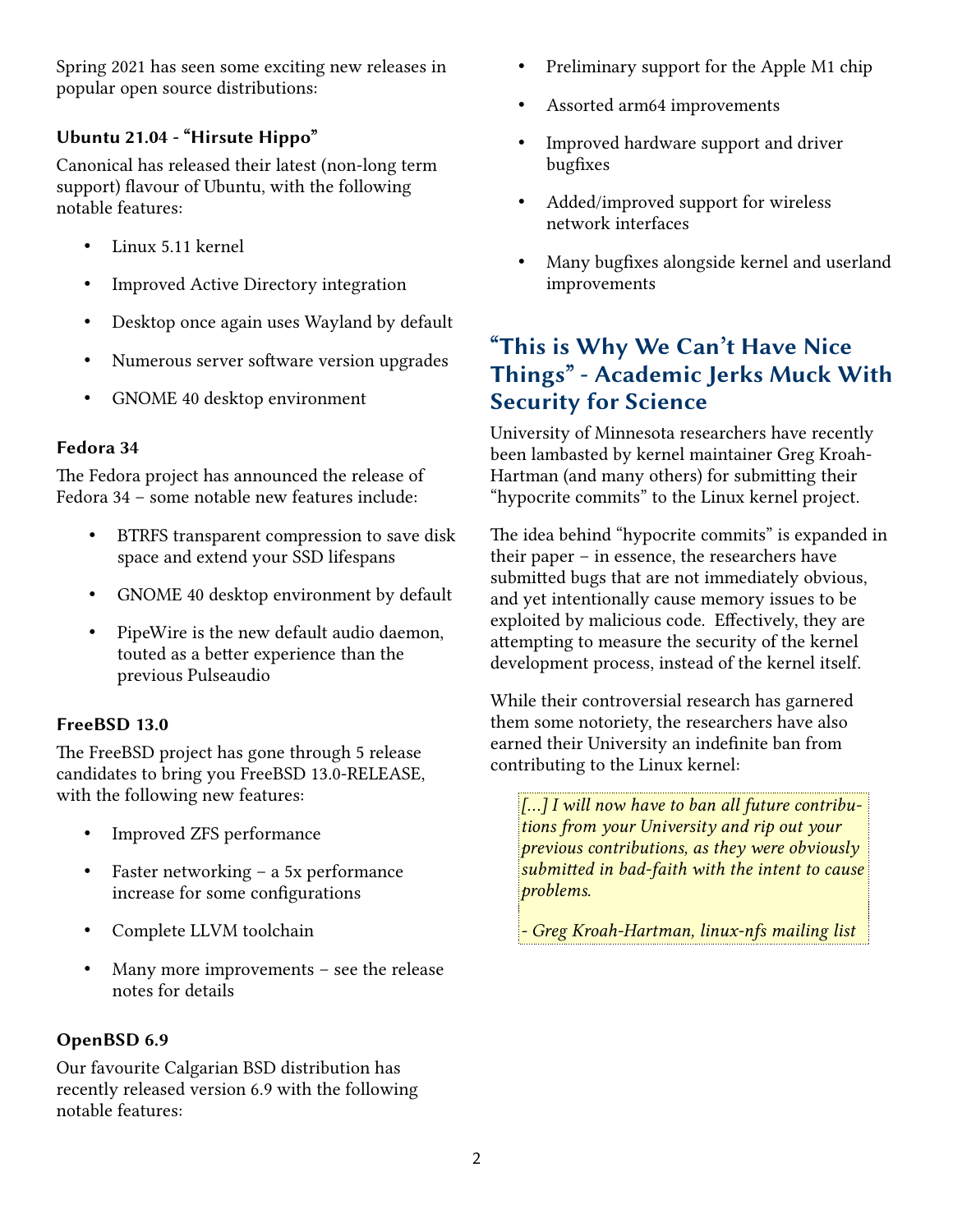

*U. Minnesota mascot Goldy Gopher is seen internalizing shame*

You can see the academic paper in question here:

[https://github.com/QiushiWu/QiushiWu.git](https://github.com/QiushiWu/QiushiWu.github.io/blob/main/papers/OpenSourceInsecurity.pdf)[hub.io/blob/main/papers/](https://github.com/QiushiWu/QiushiWu.github.io/blob/main/papers/OpenSourceInsecurity.pdf) [OpenSourceInsecurity.pdf](https://github.com/QiushiWu/QiushiWu.github.io/blob/main/papers/OpenSourceInsecurity.pdf)

You can read more of Greg's mailing list roast here:

[https://lore.kernel.org/linux-nfs/YH%2FfM](https://lore.kernel.org/linux-nfs/YH%2FfM%2FTsbmcZzwnX@kroah.com/) [%2FTsbmcZzwnX@kroah.com/](https://lore.kernel.org/linux-nfs/YH%2FfM%2FTsbmcZzwnX@kroah.com/)

## **Internet Security Hero Daniel Kaminsky Passes Away at 42**

The internet mourns the recent passing of Daniel Kaminksy, who discovered critical flaws in the Domain Name System (DNS) protocol in 2008. Daniel handled this severe security issue by cooperating with vendors of DNS server software, and going so far as to contact the Department of Homeland Security about the vulnerabilities.

Daniel Kaminsky was known as a "Paul Revere" figure among the security community for his careful and ethical handling of a very sensitive security issue.

*"He did things because they were the right thing to do, not because they would elicit financial gain,"*

*-Trudy Maurer, Kaminsky's Mother*

Story via CBC at

[https://www.cbc.ca/radio/asithappens/as-it](https://www.cbc.ca/radio/asithappens/as-it-happens-tuesday-edition-1.6004045/daniel-kaminsky-saved-us-all-when-he-discovered-an-internet-flaw-says-his-niece-1.6005715)[happens-tuesday-edition-1.6004045/daniel](https://www.cbc.ca/radio/asithappens/as-it-happens-tuesday-edition-1.6004045/daniel-kaminsky-saved-us-all-when-he-discovered-an-internet-flaw-says-his-niece-1.6005715)kaminsky-saved-us-all-when-he-discovered[an-internet-flaw-says-his-niece-1.6005715](https://www.cbc.ca/radio/asithappens/as-it-happens-tuesday-edition-1.6004045/daniel-kaminsky-saved-us-all-when-he-discovered-an-internet-flaw-says-his-niece-1.6005715)

# **Spectre Still Haunting Kernel Code**

The now-infamous Spectre security vulnerability and it's related mitigations are still having ripple effects in the Linux kernel, as seen in CVE-2021-29155:

*An issue has been discovered in the Linux kernel mechanism to mitigate speculatively out-of-bounds loads (Spectre mitigation).*

*Unprivileged BPF programs running on affected systems can bypass the protection and execute speculatively out-of-bounds loads from the kernel memory. This can be abused to extract contents of kernel memory via sidechannel.*

*-Piotr Krysiuk, oss-security openwall mailing list*

The 5.11.16 stable kernel contains patches to address this issue.

You can read more about this CVE at the following locations:

[https://www.openwall.com/lists/oss](https://www.openwall.com/lists/oss-security/2021/04/18/4)[security/2021/04/18/4](https://www.openwall.com/lists/oss-security/2021/04/18/4)

[https://cve.mitre.org/cgi-bin/cvename.cgi?](https://cve.mitre.org/cgi-bin/cvename.cgi?name=CVE-2021-29155) [name=CVE-2021-29155](https://cve.mitre.org/cgi-bin/cvename.cgi?name=CVE-2021-29155)

### **New Game Release on Linux: "Total War: Rome Remastered"**

Fans of war sims and real-time strategy games will be excited to see *Feral Interactive*'s new release of *Total War: Rome Remastered,* with Linux support outof-the-box:

*The stage is set, armies have been assembled and battle lines drawn: Total War: ROME REMASTERED is out now!*